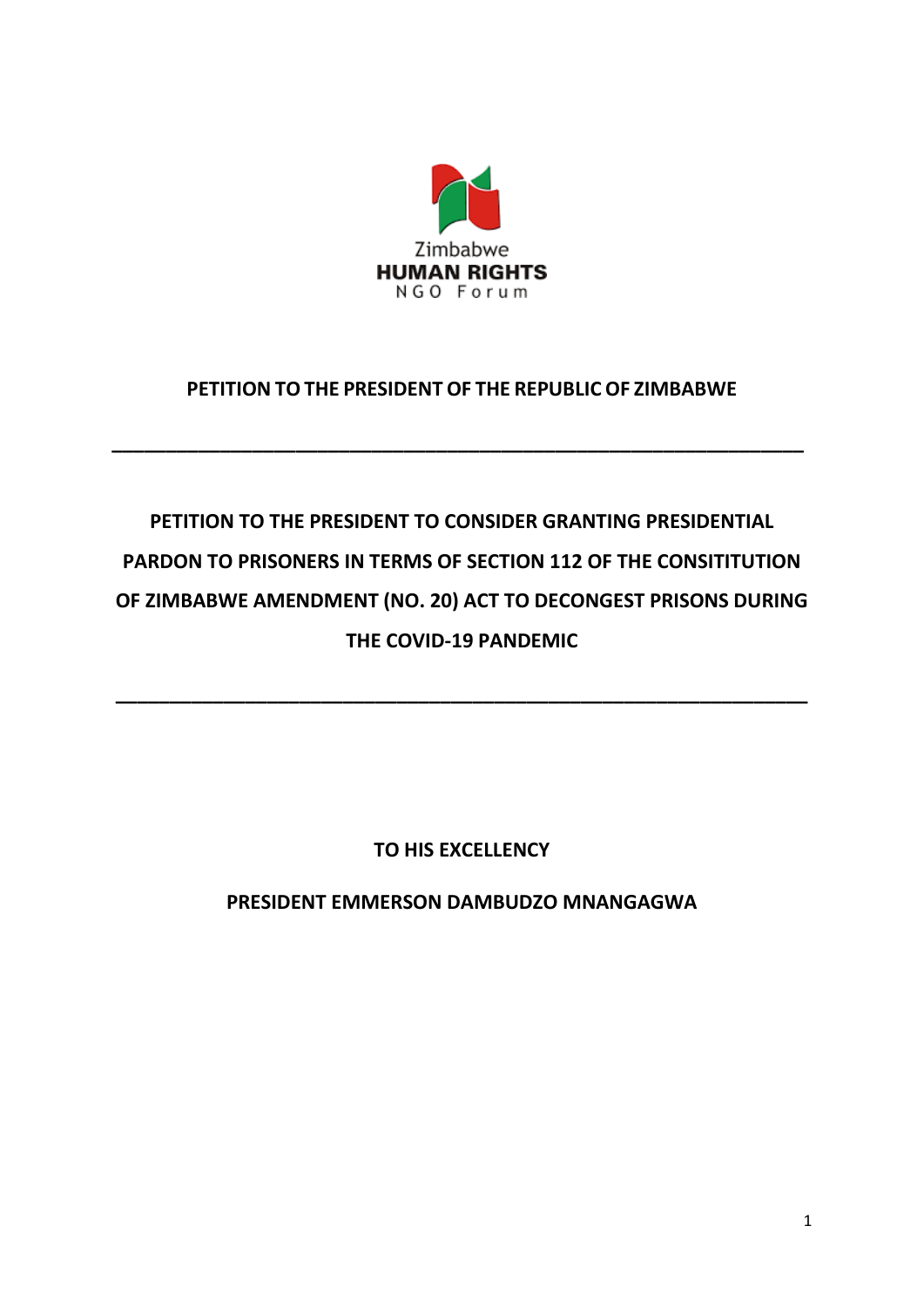## **A. The Petitioner**

Zimbabwe Human Rights NGO Forum (the Forum), whose contact details are as follows:

\_\_\_\_\_\_\_\_\_\_\_\_\_\_\_\_\_\_\_\_\_\_\_\_\_\_\_\_\_\_\_\_\_\_\_\_\_\_\_\_\_\_\_\_\_\_\_\_\_\_\_\_\_\_\_\_\_\_\_\_\_\_

| <b>Physical address:</b> | Postal address:   | <b>Telephone Number:</b> |
|--------------------------|-------------------|--------------------------|
| No. 64B Connaught        | P O Box 9077,     | +263 867 700 8773        |
| Road, Avondale           | Harare, Zimbabwe; | Website:                 |
| Harare, Zimbabwe;        |                   | http://www.hrforumz      |
|                          |                   | im.org/                  |
|                          |                   |                          |

\_\_\_\_\_\_\_\_\_\_\_\_\_\_\_\_\_\_\_\_\_\_\_\_\_\_\_\_\_\_\_\_\_\_\_\_\_\_\_\_\_\_\_\_\_\_\_\_\_\_\_\_\_\_\_\_\_\_\_\_\_\_

# **The Petition of the undersigned:**

The Zimbabwe Human Rights NGO Forum (the Forum), is a membership-based non-governmental organisation operating as a common law universitas, that works to influence policy reform by advocating for an improved human rights framework, particularly on prisoners' rights whose member organisations are,

- (i) Amnesty International Zimbabwe (AI-Z);
- (ii) Catholic Commission for Justice and Peace - Zimbabwe (CCJP-Z);
- (iii) Civic Education Network (CIVNET);
- (iv) Counselling Services Unit (CSU);
- (v) Gays and Lesbians of Zimbabwe (GALZ);
- (vi) Justice for Children (JC);
- (vii) Legal Resources Foundation (LRF);
- (viii) Media Institute of Southern Africa (MISA - ZIMBABWE);
- (ix) Media Monitors (MM);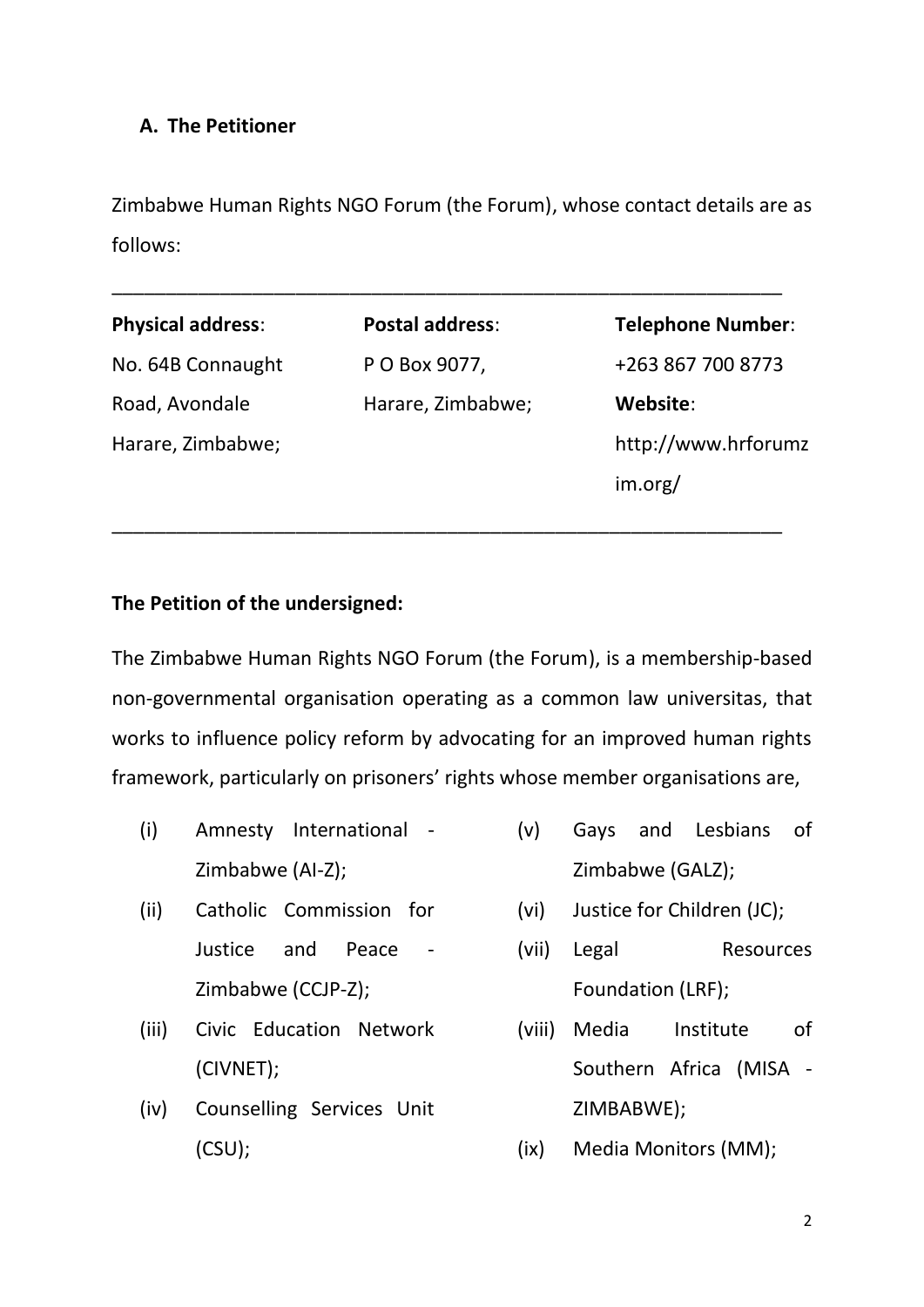- (x) Research and Advocacy Unit (RAU);
- (xi) Transparency International-Zimbabwe  $(TI-Z);$
- (xii) VERITAS;
- (xiii) Women of Zimbabwe Arise (WOZA);
- (xiv) Zimbabwe Association for Crime Prevention and Rehabilitation of the Offender (ZACRO);
- (xv) Zimbabwe Association of Doctors for Human Rights (ZADHR);
- (xvi) Zimbabwe Civic Education Trust (ZIMCET);
- (xvii) Zimbabwe Human Rights Association (ZIMRIGHTS);
- (xviii) Zimbabwe Lawyers for Human Rights (ZLHR);
- (xix) Zimbabwe Peace Project (ZPP);
- (xx) Zimbabwe Women Lawyers Association (ZWLA);
- (xxi) Tree of Life and
- (xxii) Women and Law in Southern Africa (WLSA)

The Forum has a national presence in its programme implementation and operates through its membership in all the districts of Zimbabwe.

## **B. That Your Petitioner:**

Being an organisation constituted and operating legally in Zimbabwe;

And whose funding method is donor funding from various organisations;

## **NOTE THE FOLLOWING WHICH THEY INTEND TO BRING TO YOUR ATTENTION:**

**WHEREAS** the nation and the government are fighting the invisible enemy of COVID-19 and the Minister of Health and Child Care has since issued a new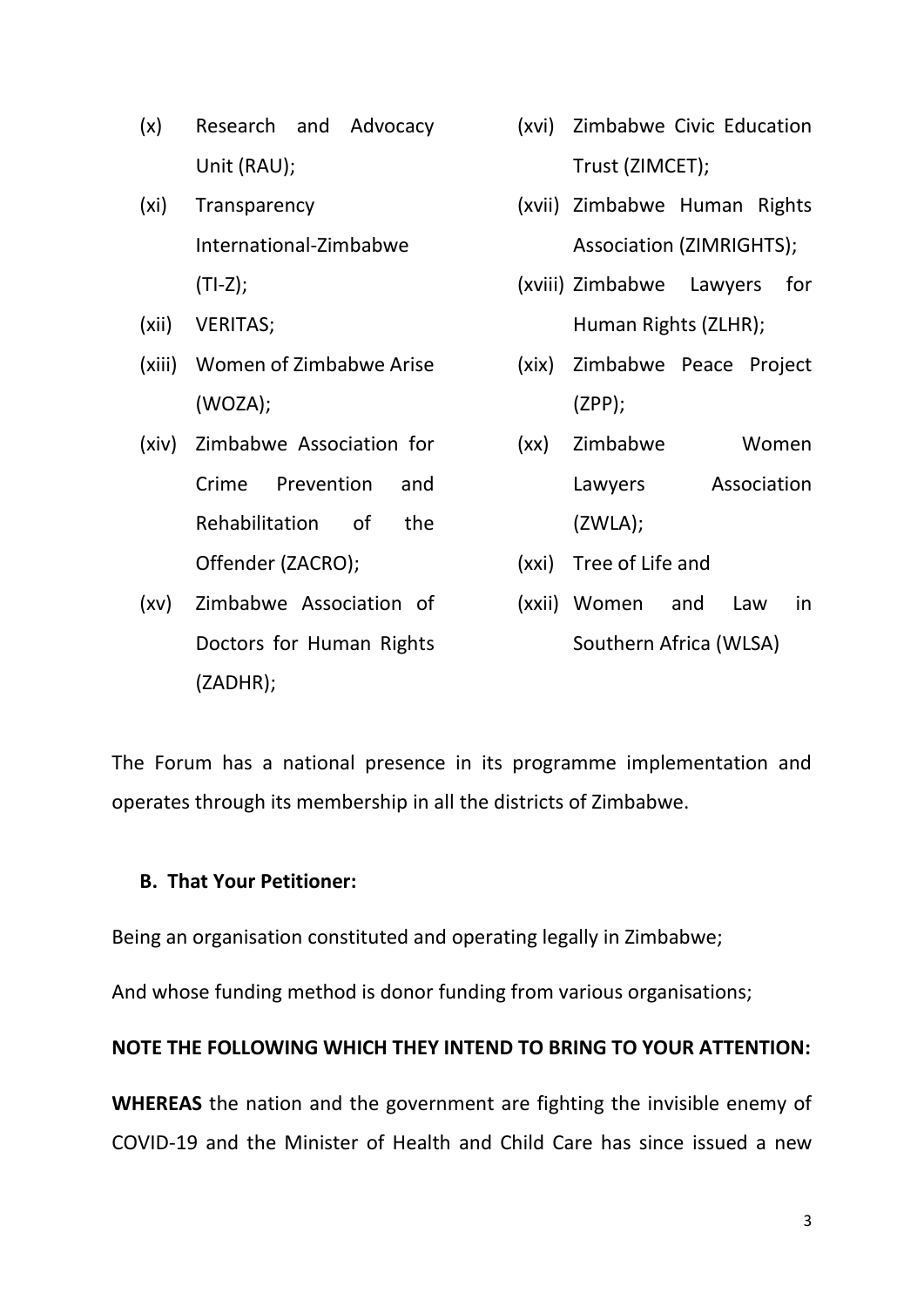lockdown order through Statutory Instrument 10/ 2021, Public Health (Covid-19 Prevention, Containment and Treatment) (National Lockdown) (No.2) (Amendment) Order, 2021 (No.9) which plunged the country back into Level 4 national lockdown due to an increase of COVID-19 infections and fatalities countrywide.

**REALISING** that the Constitution of Zimbabwe Amendment (No.20) Act, 2013 guarantees the absolute right to human dignity<sup>1</sup>, freedom from torture or cruel, inhuman or degrading treatment or punishment<sup>2</sup>, and above all, the right to  $life<sup>3</sup>$ .

**COGNISANT** that the aforesaid rights are enjoyed by all citizens including prisoners, particularly Section 50 (5) (e) of the Constitution which protects the right to detention conditions that are consistent with human dignity, including the provision of adequate accommodation, ablution facilities and personal hygiene at the State's expense.

**NOTING** that the government of Zimbabwe has a duty to safeguard the rights of the prisoners particularly in this time of the pandemic and the failure of the State in taking positive steps towards the prevention of the spread of contagious diseases in prison would amount to a violation of the Zimbabwean Constitution as well as Article 6 (right to life) and Article 9 (right to liberty) of the International Convention on Civil and Political Rights, 1996 (ICCPR)<sup>4</sup>,

**AWARE** that Section 112 of the Constitution gives power to the President to exercise power of mercy though presidential pardon to convicted offenders and

<sup>1</sup> Section 51 of the Constitution Amendment (No.20) Act, 2013**.**

<sup>2</sup> Section 53 of the Constitution Amendment (No.20) Act, 2013**.**

<sup>3</sup> Section 48 of the Constitution Amendment (No.20) Act, 2013**.**

<sup>4</sup> United Nations Human Rights Committee, Concluding observations of the Human Rights Committee : Republic of Moldova, 5 August 2002, CCPR/CO/75/MDA.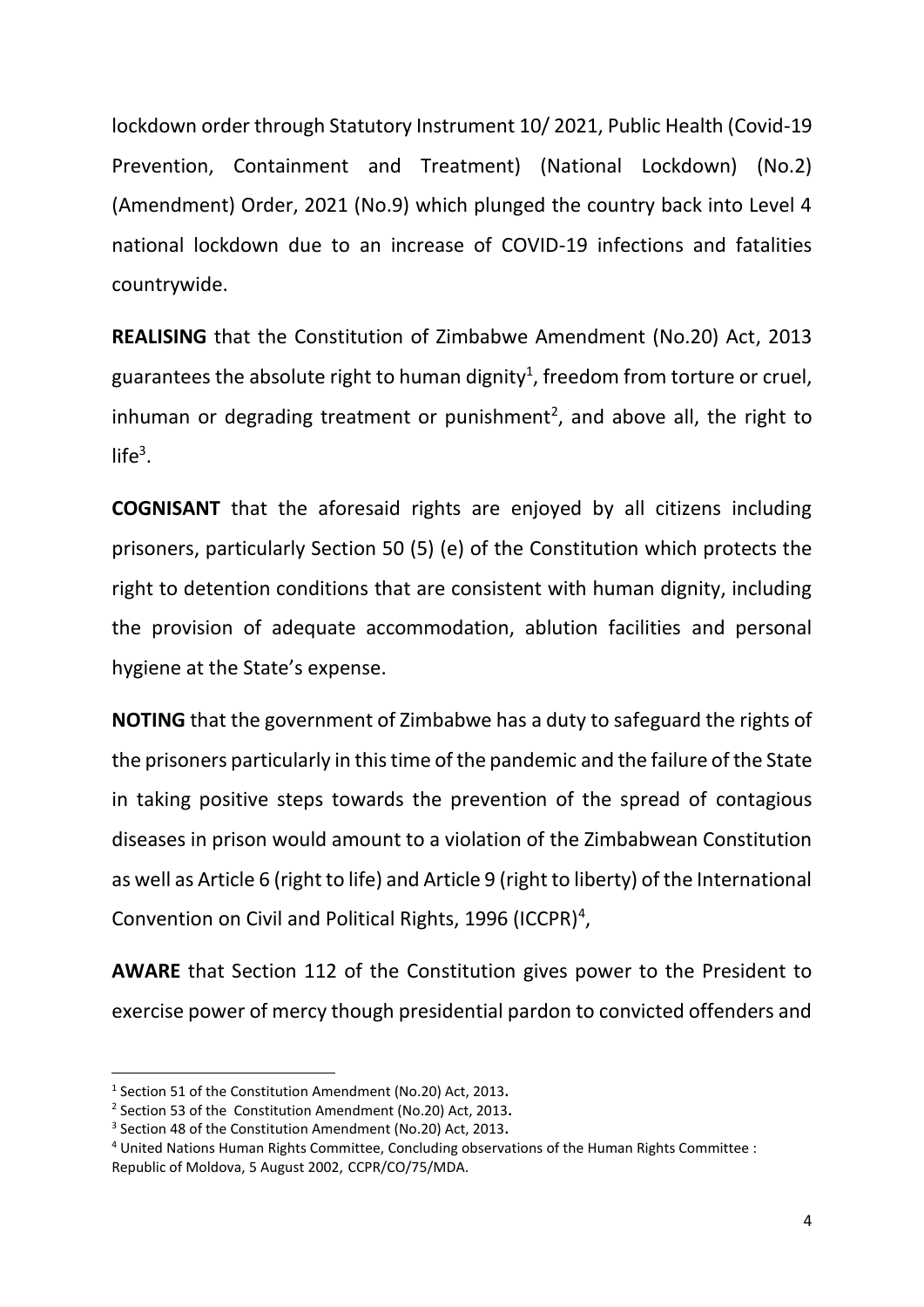that power can be used to release prisoners in decongesting the overcrowded prisons and minimizing COVID-19 infections.

**CONCERNED THAT** despite the vulnerability of the prisons' community during this pandemic and the obligation on the government to protect rights of the prisoners, there is no clear strategy in fighting and controlling COVID-19 infections in prisons.

**ALARMED** by the current state of prisons which is characterised by overcrowding, lack of social distancing, shortage of sanitizers and masks, deplorable ablution facilities, shortage of detergents and poor diet for the inmates and all these are essential and inevitable in minimizing COVID-19 infections in prisons.

**DESIROUS** to see a published government strategy on COVID-19 prevention and response in prisons and ensuring the decongestion of prisons, provision of sanitisers, detergents, good diet, and better ablution facilities consistent with the right to better conditions of detention in line with human dignity of the prisoners.

**REALISING** the urgent need to have positive action in decongesting the prisons;

## **THE PETITIONER PETITIONS THE PRESIDENT AS FOLLOWS:**

- (i) That the President of Zimbabwe exercises his power of mercy and grants presidential pardon to inmates to decongest overcrowded prisons and thereby reducing the risk of COVID-19 infections. This amnesty may be granted to the following prisoners among others:
	- Inmates with pre-existing medical conditions;
	- Elderly inmates;
	- Inmates incarcerated for non-violent and petty offences;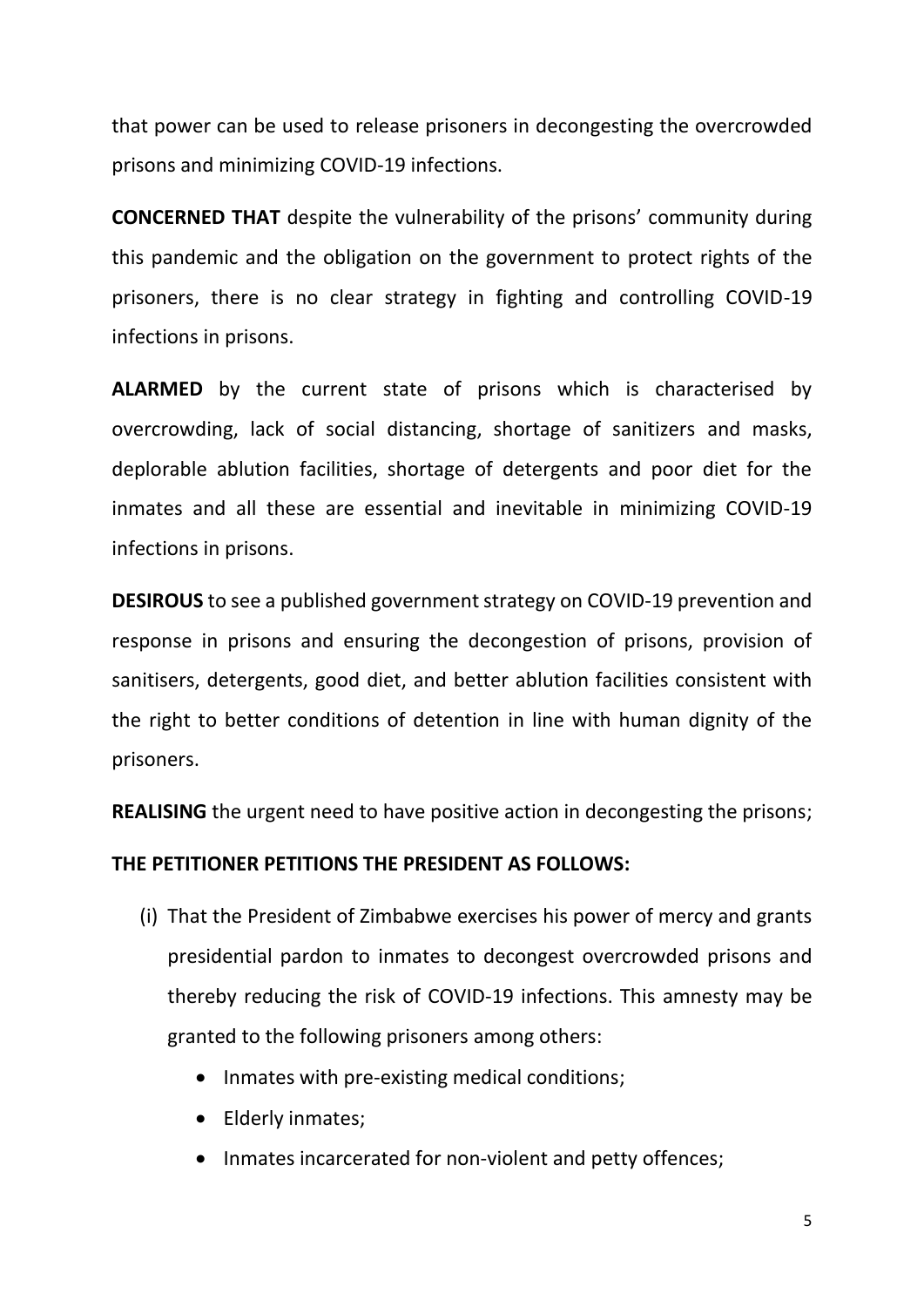- Inmates who have served greater parts of their sentences and do not pose grave danger to the community;
- Inmates recommended for such release by the prison rehabilitation officers;
- Juvenile inmates, and
- Inmates with responsibility to look after their families particularly women.
- (ii) The President should direct responsible Ministries and the National COVID-19 Taskforce to develop and publish a COVID-19 prevention and response strategy in prisons per the regional best practices.
- (iii) Direct the Ministry of Justice, Legal and Parliamentary Affairs to conduct an inquiry on the state of prisons, produce a report and devise a long-term strategy in addressing perennial problems affecting Zimbabwean prisons.

## **DATED AT HARARE ON THIS 10th DAY OF FEBRUARY 2021**

halle

**……………………** Jestina Mukoko

**CHAIRPERSON**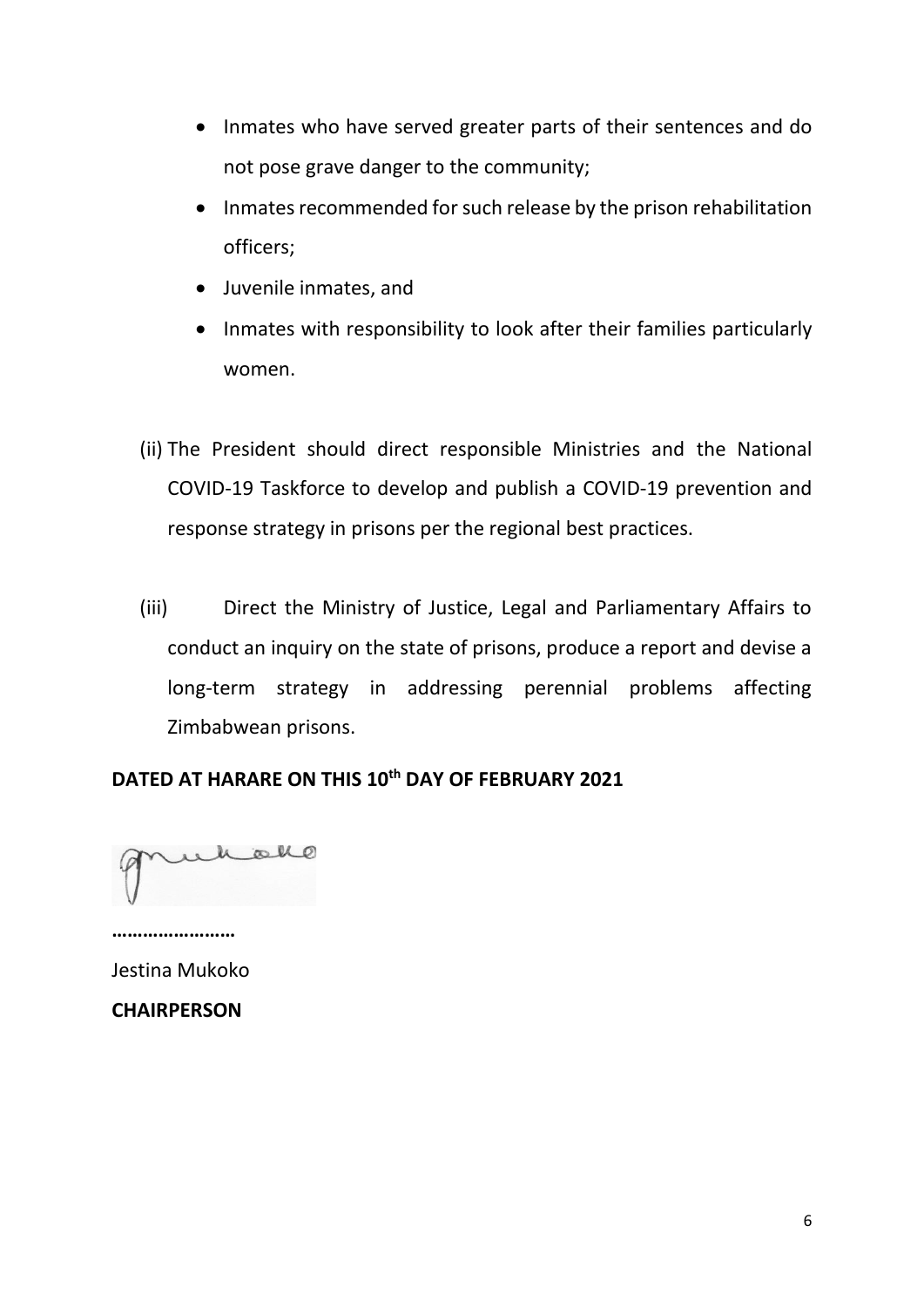#### **ANNEXURE '1'**

#### **FACTS OF THE PETITION**

The Zimbabwe Human Rights NGO Forum (the Forum) as an organisation that fights for the protection and promotion of human rights for all including prisoners, is involved in advocacy initiatives to lobby for the improvement of conditions in prisons. In 2018, the Forum and the Zimbabwe Association for Crime Prevention and Rehabilitation of the Offender (ZACRO) conducted a study on prison conditions to assess compliance of selected prisons with international and domestic standards on conditions of detention and produced a report titled, *Rights Behind Bars Report, A study of Prison conditions in Zimbabwe, 2018*. This report is annexed to this petition and it unearthed deplorable conditions of detention in prisons. The outbreak of COVID-19 made the situation in prisons horrible for human habitation.

Since the outbreak of COVID-19, the Forum has been monitoring the human rights situation in prisons through prison visits, court monitoring and media reports. Through these monitoring tools, the Forum made the following findings:

#### **1. Overcrowding**

Prisons are still overcrowded which makes it difficult to implement social distancing. In March 2020, the government acknowledged that the Zimbabwean prison system with a holding capacity of 17 000 had a population of 22 000. According to the Herald newspaper of 6 May 2020, the government released 4 208 prisoners in March and June 2020 under a Presidential Amnesty. Prisons are still receiving an influx of inmates from the courts due to violations of lockdown restrictions. At Gutu Satellite Prison, a cell with a maximum capacity to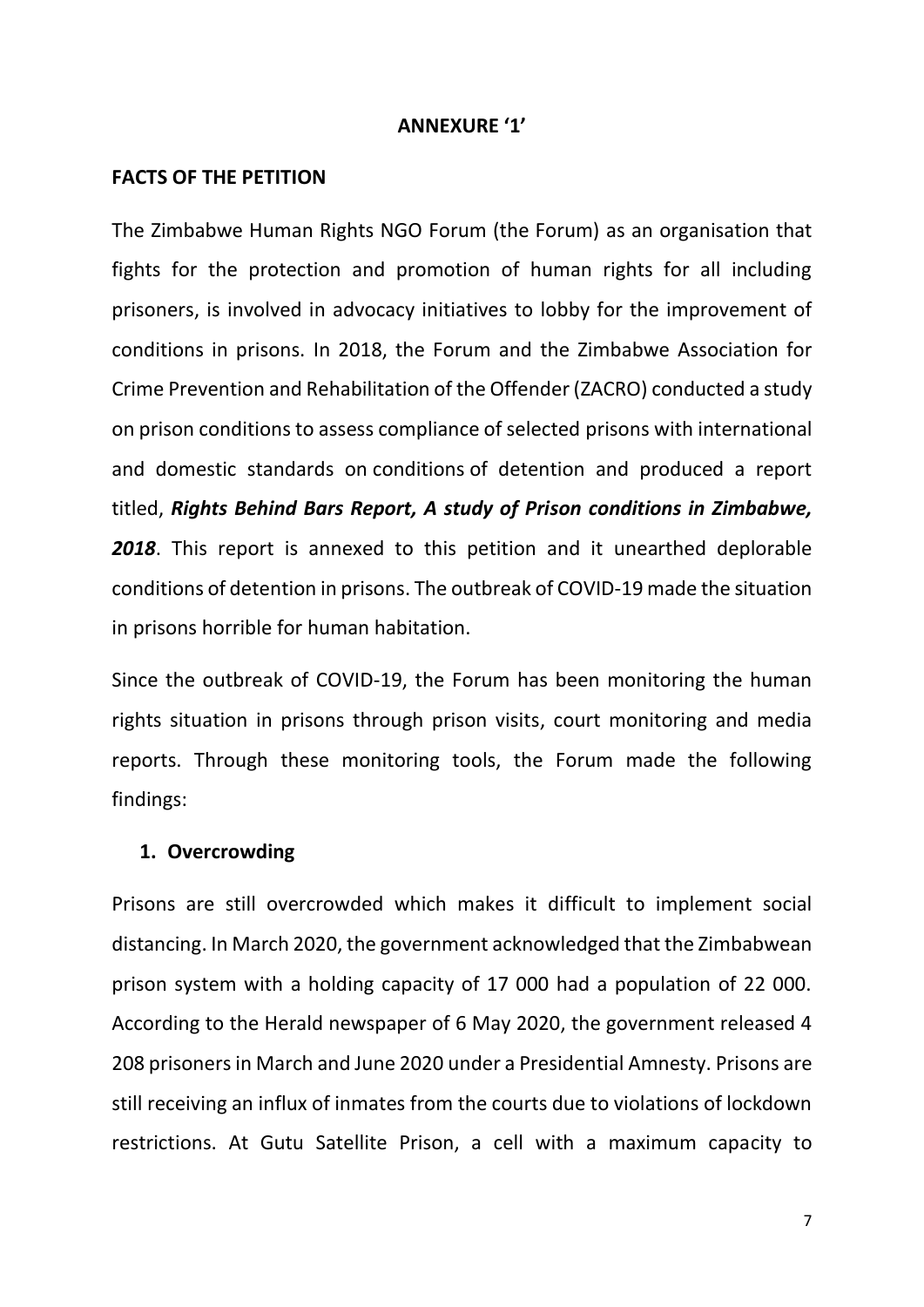accommodate 10 inmates accommodates 30-50 inmates depending on the arrests and convictions made that day. As at the 20<sup>th</sup> of November 2020, the Chikurubi Maximum Prison facility accommodated 2,493 (two thousand four hundred and ninety-three) prisoners, a number that is notably higher than the prison's optimum capacity of 1,360 (one thousand three hundred and sixty). The festive season led to an increase of these numbers in remand prisons due to various reasons including violation of lockdown regulations.

## **2. Sub-standard ablution facilities**

The ablution facilities in prisons do not have running water and most of them are no longer working. An observation was made at Chikurubi Maximum Prison in D Hall, where inmates relieve themselves in buckets, which are emptied the next morning when prisoners are let out of their cells. The toilets in the cell areas do not have urinaries, and the toilet seats in the cells and in the common areas are not covered. Annexed to this petition as **Annexure '2'**, is a joint report that was produced after a court sanctioned Chikurubi Maximum Prison inspection visit on case number **HC 6726/2020** which was conducted by lawyers representing the Forum and the State. This report is a tip of the iceberg of the situation in the prisons. It is now an established and undisputable fact that good hygiene is essential to prevent the spreading of COVID-19. Further attached as **Annexure '3',** the provisional order granted to the Forum and another inmate at Chikurubi facility for the government to release more funds for the acquisition of more accommodation facilities in decongesting the prison.

#### **3. No testing for COVID-19, lack of masks and sanitisers**

There is critical shortage of masks for inmates. Prisoners are not tested upon admission. The authorities cited shortages of testing materials to implement this